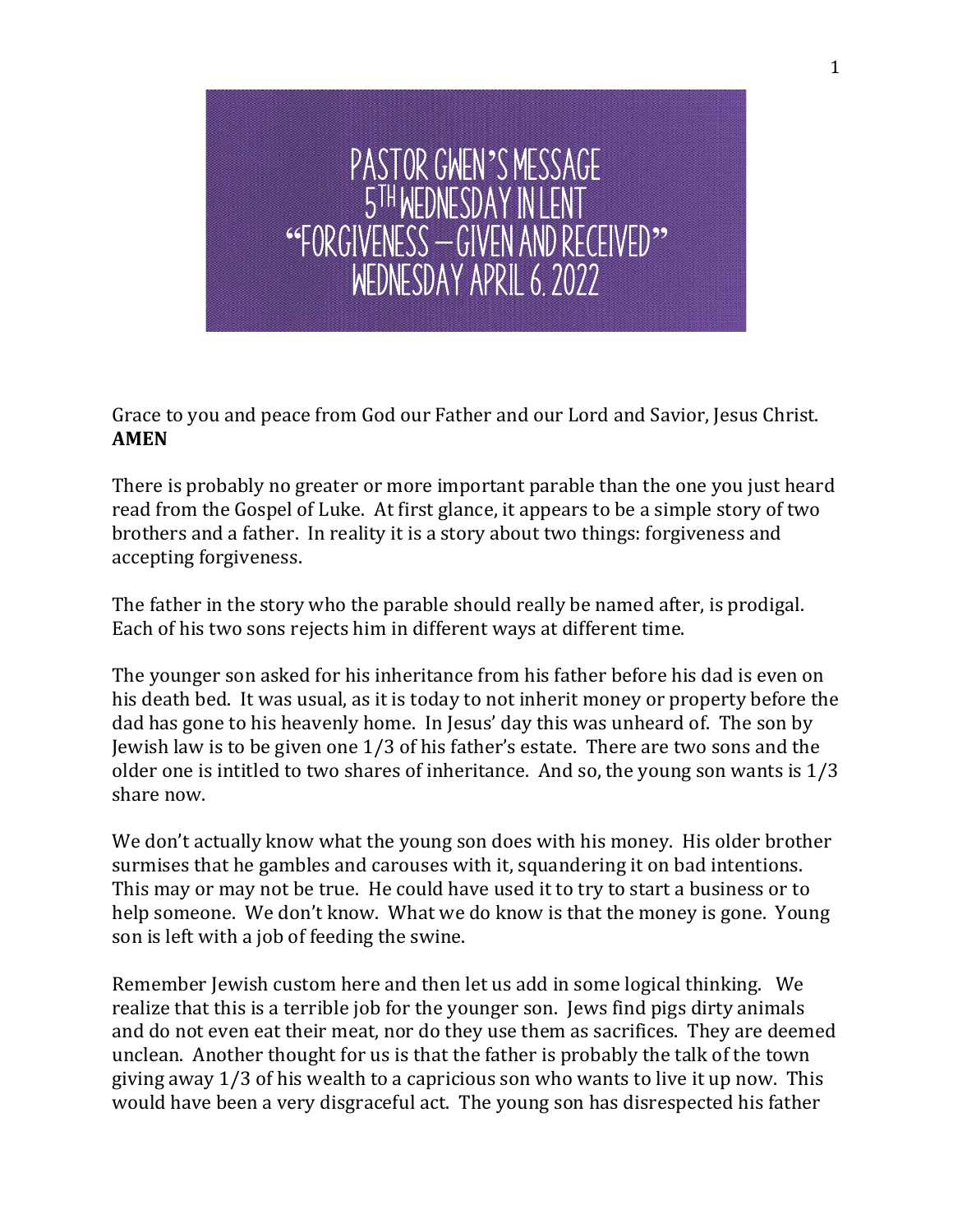by asking for such a thing. People, including the eldest son do not understand why the father would do this thing and go against custom.

These things are concerns that those listening to this parable would certainly understand. After all Jesus was talking to not only tax collectors and sinners, but the pharisees and scribes as well. And the Pharisees were men that were notable for their strict religious observances. And so, they are already grumbling since Jesus includes the tax collectors and sinners in the group to which he is speaking. The Pharisees did not like "those" people" and so I can imagine that they were really irate after hearing this parable that told a father how not to raise a Jewish family, a Jewish son. Pigs and giving away inheritance in a way other than prescribed by Jewish law were obvious things for the Pharisees to grumble about.

Our story continues as the young son is broke and has no other option than to go home to his father in hope of getting a job as one of his father's hired hands. That would be better life than his lowly existence as a pig tender. So, he plots out what he is going to say to his father along the way home. He was able to manipulate his father once, so it should be easy to do it again. But all the words he planned are not necessary as his father is delighted to see him coming home.

His father is so delighted to see him, as he has been hoping against all odds that this younger son would return. He has fatherly compassion for this lost son who has returned home and wants to celebrate. To him, it only matters that his younger son is finally home. The father does not question why or how. He is just happy his son is back home where he belongs. And so, it is party time. Clean up the son and let's have a party. Even the fatted calf will be invited to feed the guests. Realize that beef was not a staple in their usually diets, but a treat. This was a grand event to celebrate. No holds barred. Invite everyone for a meal and celebration with dancing and drinking. Certainly, it is an occasion worthy of extravagance.

What we learn from this part of the parable is that forgiveness has no borders? Even if our behavior is scandalous and our repentance less than perfect, there still is a mighty welcome by our Lord and Savior Jesus. Our sin is never greater than divine love and forgiveness. God's love covers a multitude of sins and as on the cross, Jesus' arms are wide open to grant forgiveness to all.

And now on to the older son, who comes from a different place. He is hard working, responsible, uptight, bitter, and quite spiteful. He has stayed with his father and worked longer and harder than anyone else. As he comes from the field oblivious to what has happened, he sees what is going on in preparation to celebrate his